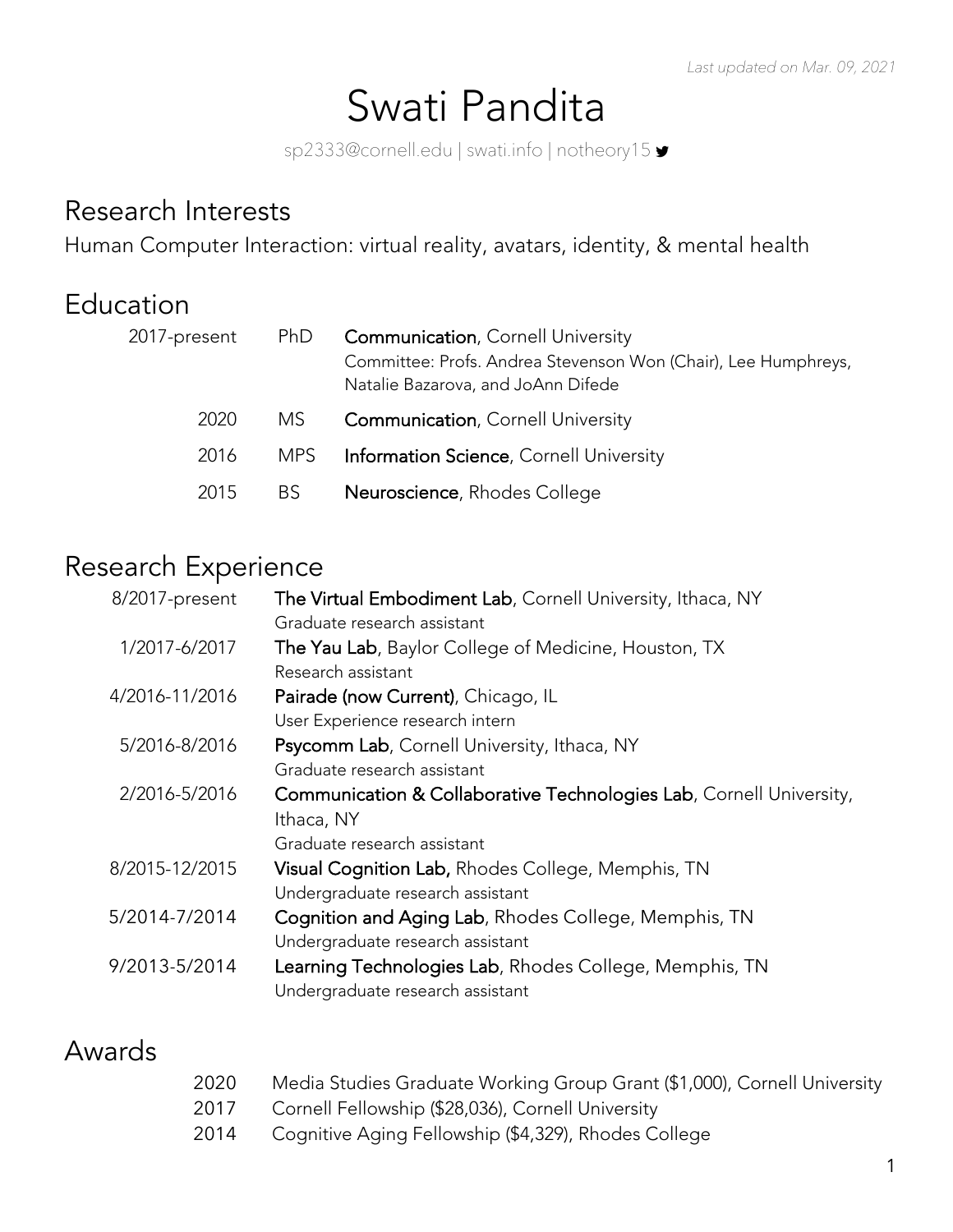### Publications

- 2021 Boydstun, C., Pandita, S., Finkelstein-Fox, L., Difede, J. "Harnessing Virtual Reality for Disaster Mental Health: A Multidisciplinary Systematic Review" in *Translational Issues in Psychological Sciences (Forthcoming).*
- 2020 Won, A.S., Pandita, S., Kruzan, K. (2020). "Social Interaction and Pain Threshold in Virtual Reality." In *Cyberpsychology, Behavior, and Social Networking*.
- 2020 Madden, J. H., Pandita, S., Won, A.S., Schuldt, J.P., Kim, B., & Holmes, N.G. (2020). "Ready student one: Exploring the predictors of student learning in Virtual Reality." In *PLoS ONE, 15*(3). https://doi.org/10.1371/journal.pone.0229788
- 2020 Pandita, S., & Won, A.S. (2020). "Clinical Applications of virtual reality in patient-centered care." In J. Kim & H. Song (1), *Technology and Health: Promoting Attitude and Behavior Change* (pp. 129-148). Academic Press.

# Conference Presentations

- 2020 Pandita, S., Yee, J., & Won, A.S. (2020) "Affective Embodiment: Embodying emotions through postural representation in VR." Poster presented at *27th IEEE Conference on Virtual Reality and 3D User Interfaces*, March 22-26, Atlanta, GA.
- 2020 Pandita, S. (2020) "Affective Embodiment: The effect of avatar appearance and gesture representation on emotions in VR." Doctoral Consortium at *27th IEEE Conference on Virtual Reality and 3D User Interfaces*, March 22-26, Atlanta, GA.
- 2019 Pandita, S., Humphreys, L., & Won, A.S. (2019) "Expectations of the self in virtual reality: A qualitative analysis of virtual avatar creation." Paper presented at *24th Annual CyberPsychology, CyberTherapy, and Social Networking Conference*, June 24-26, Norfolk, VA.
- 2019 Pandita, S., Celikors, E., Rojas, N., et al. (2019) "Visualizing Movement with Learning Outcomes in Educational VR Environments." Poster presented at *24th Annual CyberPsychology, CyberTherapy, and Social Networking Conference*, June 24-26, Norfolk, VA.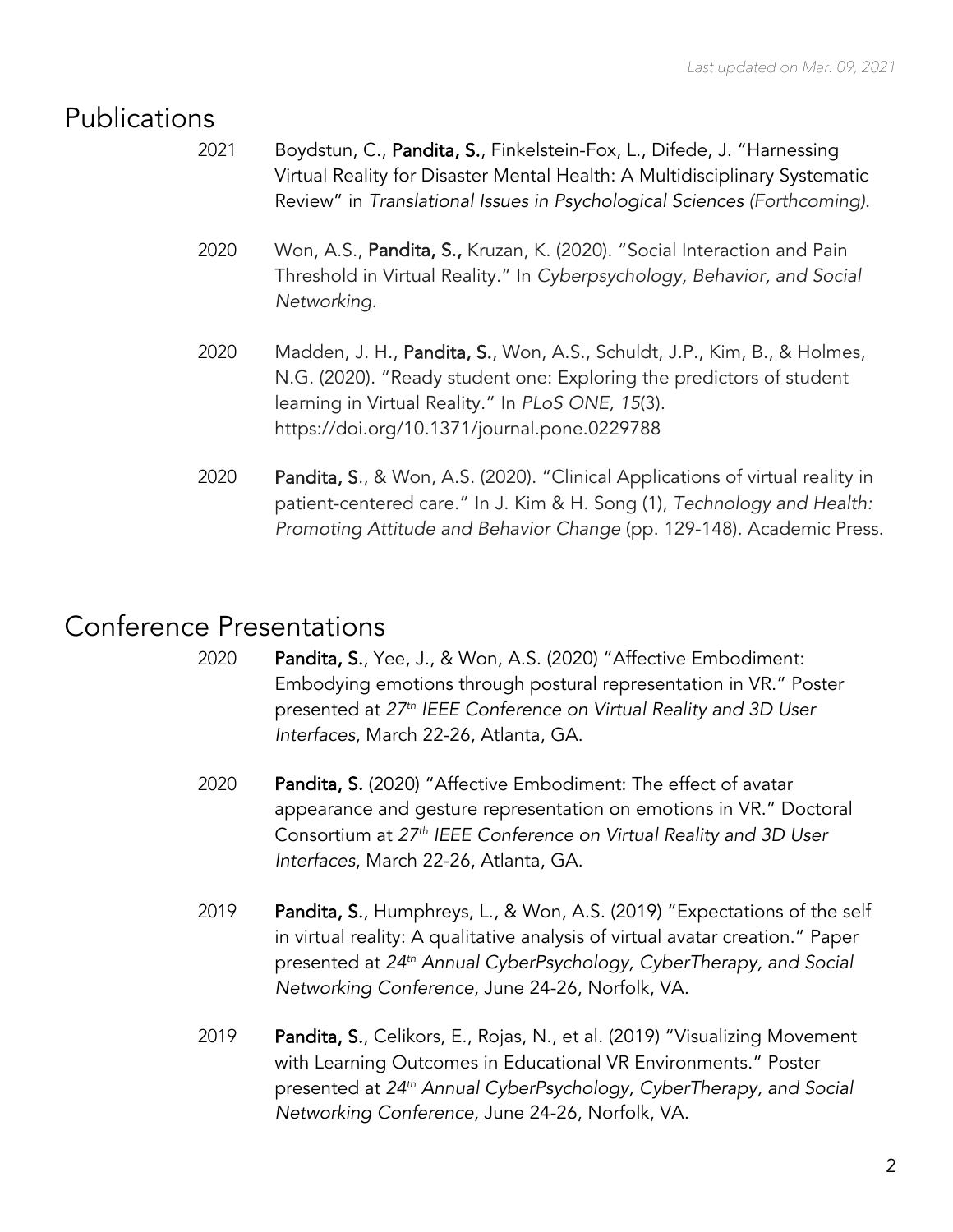- 2019 Won, A.S., Kruzan, K., & Pandita, S. (2019) "As long as you're with me: the effects of social presence and distance on pain perception in virtual environments." Paper presented at *24th Annual CyberPsychology, CyberTherapy, and Social Networking Conference*, June 24-26, Norfolk, VA.
- 2018 Madden, J. H., Won, A. S., Schuldt, J. P., Kim, B., Pandita, S., Sun, Y., et. al. (2018). "Virtual Reality as a Teaching Tool for Moon Phases and Beyond." In *Proceedings of the Physics Education Research Conference,*  Aug 1–2, Washington, DC*.*
- 2018 Sun, Y., Pandita, S., Shaikh, O., Kim, B. & Won, A. S. (2018). "Personalized Avatars and Self-presence." In *Proceedings of the International Society for Presence Research Annual Conference,* May 21– 22, Prague, Czech Republic.
- 2017 Schrader, D., Tallapragada M., Pandita S., Etri C., & Shore A. (2017). "Self Efficacy and Social Aggression." Paper presented at *43rd Association for Moral Education Annual Conference*, St. Louis, MO.
- 2017 Schrader, D., Tallapragada M., Pandita S., Etri C., & Shore A. (2017). "Personality, Trust, and the Privacy Creep." Paper presented at *43rd Association for Moral Education Annual Conference*, St. Louis, MO.
- 2016 Pandita, S., Suresh, S., & Haberman, J. (2016). "Average Size Estimation of Dots Completing behind an Illusory Surface Is Precise." Poster presented at *16th Annual Meeting of Vision Sciences Society*.
- 2014 Person, S., Pandita S., & Schonhoff A. (2014). "Politeness Strategies in Expert Tutoring." Poster presented at *24th Annual Meeting of Society for Text & Discourse*, Chicago, IL.

#### Manuscripts in Preparation

- 2021 Boydstun, C., Pandita, S., Won, A. S., & Difede, J. "Navigating the therapeutic misconception in Virtual Reality." *(Under review)*
- 2021 Pandita, S., Humphreys, L., Won, A.S. "The Paradox of Customization: Negotiating racial identity with "multiple choice" in avatar creation." *(Under review)*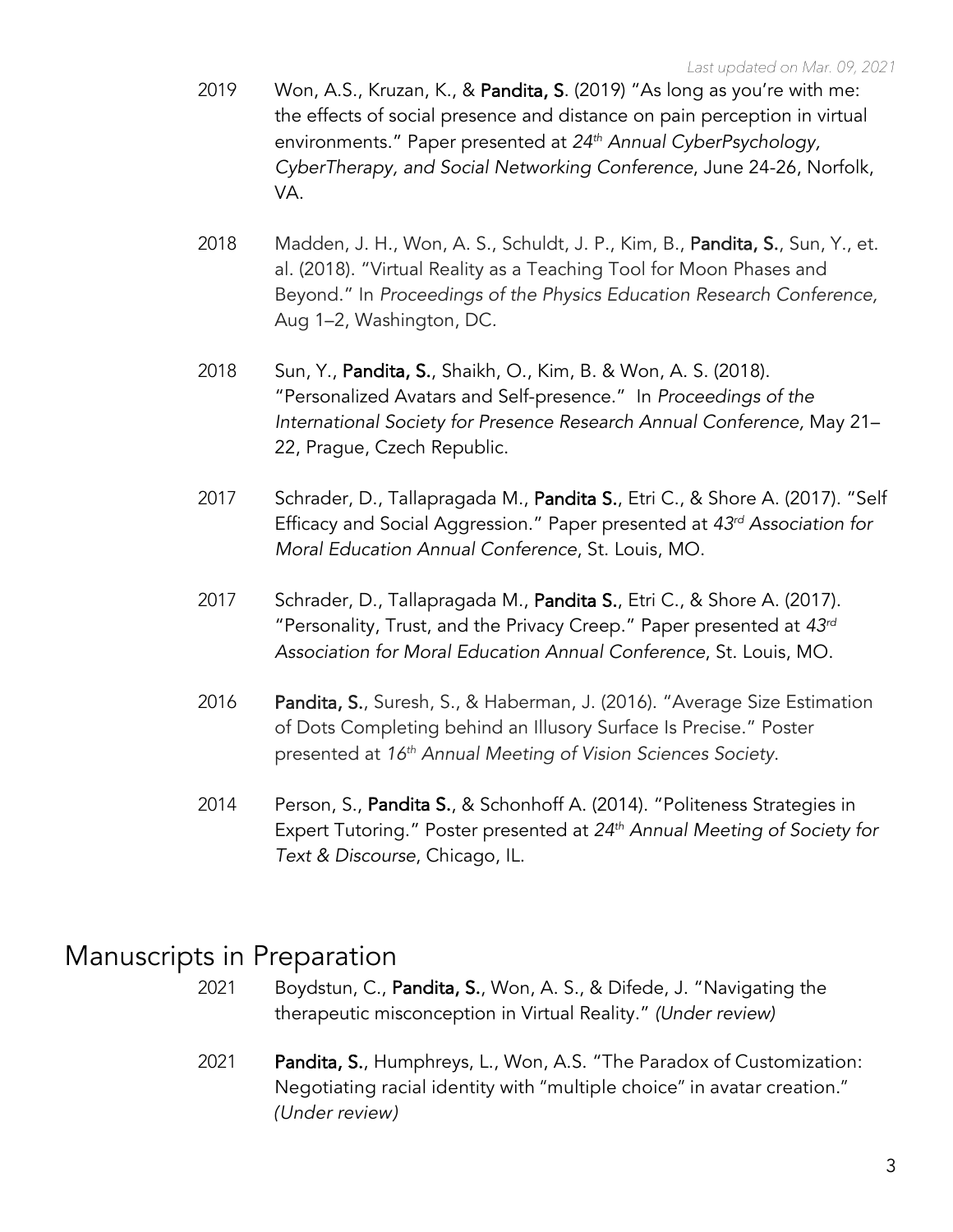2021 Pandita, S., Won, A.S., Difede, J. "Breathing Room: designing mood regulation spaces for depression."

# Teaching Experience

| Instructor of Record               |                                                                  |
|------------------------------------|------------------------------------------------------------------|
| Summer 2019                        | COMM/INFO 2450 Communication and Technology. Cornell University. |
| Fall 2019                          | COMM 2010 Oral Communication. Cornell University                 |
| Spring 2020                        | COMM 2010 Oral Communication. Cornell University                 |
| <b>Graduate Teaching Assistant</b> |                                                                  |
| Fall 2017                          | COMM/INFO 2450 Communication and Technology. Cornell University. |
| <b>Guest Lecturer</b>              |                                                                  |
| Spring 2018                        | COMM 1300 Visual Communication. Cornell University               |
| Spring 2019                        | COMM 1300 Visual Communication. Cornell University               |

#### Invited Talks, Workshops, & Panels

| Fall 2020 | Invited talk, "Affective Embodiment: designing virtual environments for   |
|-----------|---------------------------------------------------------------------------|
|           | depression management." Visual Cognition Lab, Rhodes College.             |
| Fall 2019 | Organized Workshop, "Hands-on Workshop in Immersive Technology for        |
|           | Beginners." 2019. Immersive Media in Medicine Symposium. New York,<br>NY. |
| Fall 2019 | Panel Moderator, "VR for Beginners." 2019. Immersive Media in Medicine    |
|           | Symposium. New York, NY.                                                  |

#### Service

#### Volunteer

2018 Connecting Opportunities Summer Event, organized by Lesa Carter and Kathy Dimiduk of Cornell Engineering, Cornell University.

#### Reviewing

2020 Cyberpsychology, Behavior, and Social Networking (Adhoc)